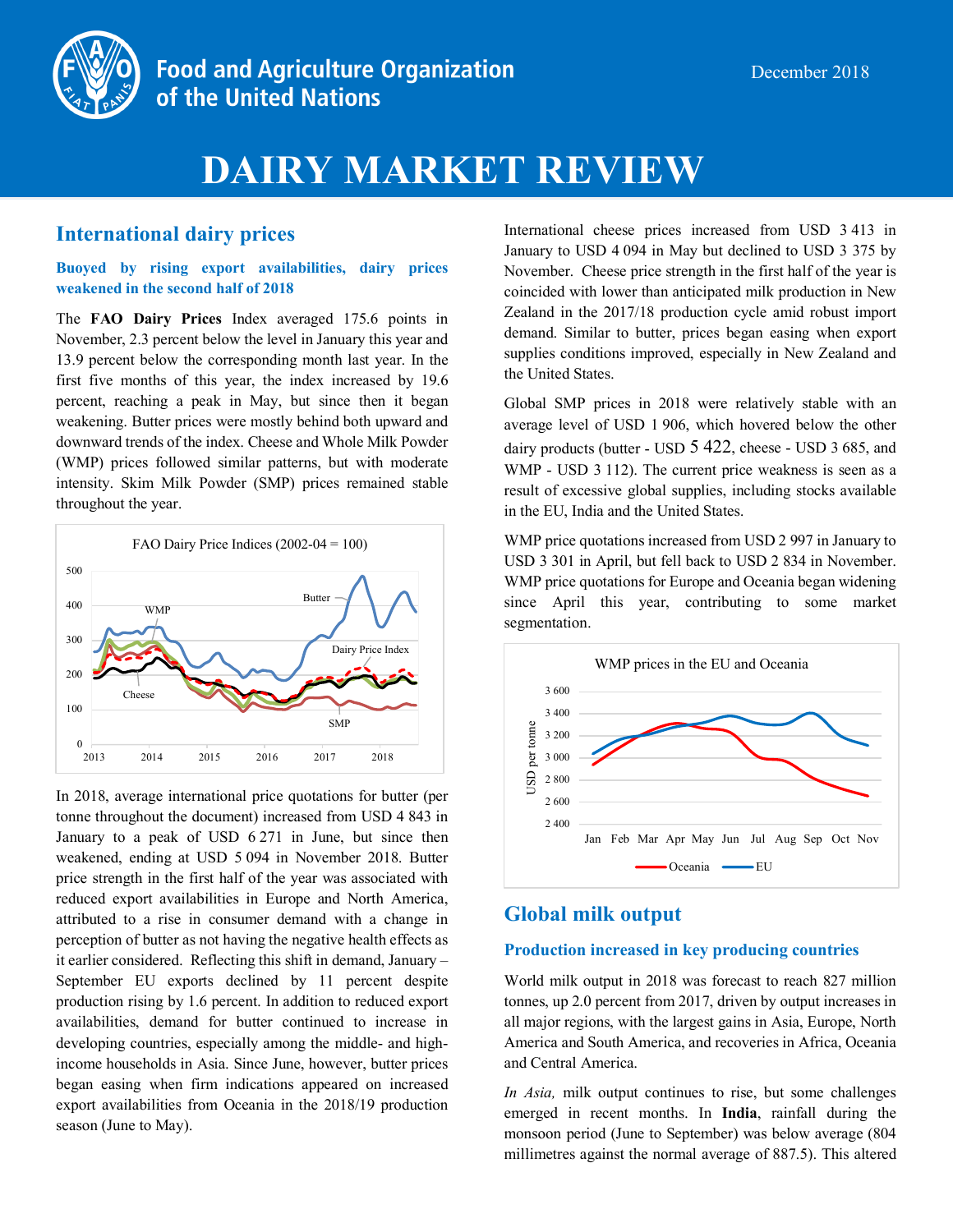the availability and quality of fodder supplies, the main animal feed for the vast majority of dairy farmers. Dairy processors lowered dairy procurement prices as SMP stocks began to rise. In **China,** recent milk output expansion was supported by stable herd sizes, firm milk prices and a rise in milk yields of largescale dairy farms. China imposed an additional tariff of 25 percent on alfalfa and soybean imports from the United States, a main supplier to China. As alfalfa and soybean account for roughly one-third of feed costs in China, the tariffs are likely to increase costs, which could, in turn, hasten the process of downscaling farm operations that was already underway among smallholder dairy farmers, especially in the southern province. This process was triggered by the process of industrial restructuring and the imposition of strict environmental regulations. In **Japan**, milk production bounced back sharply in October following setbacks experienced in the aftermath of the Hokkaido earthquake, resulting in higher production in 2018.

In *Europe*, milk output continued to rise, despite earlier worries over the impact of drought in some parts of Europe. In the **EU**, January – September milk deliveries were higher than the corresponding period last year, with production rising by an additional cumulative total of 1.5 million tonnes. Higher yield, which resulted from recent replacement of unproductive dairy animals, was mainly behind this increase. Since July, however, output growth has slowed down.



In the **Russian Federation,** January – September milk output was higher than the corresponding period in 2017, and, reflecting the elevated supply, farm-gate prices declined. Increased output is a result of better performance of large-scale dairy farms and their higher yields, adequate to counter reduced output of small-scale farms. In **Belarus,** in the early part of this year, milk production rose, but the trend reversed since June. The current low production is considered to be a result of the import ban imposed by the Russian Federation on dairy raw materials and those in consumer packs exceeding 2.5 litres. The decline in exports has contributed to a stock build up and a decline in farmgate prices. Opening up of Asian markets, especially China, has provided some relief. In **Ukraine**, milk production throughout this year has been below that of 2016 and 2017. Dairy farmers are facing high input costs and low farmgate prices, reducing producer margins. Reduced farmgate prices are seen as a result of discounted retail prices, but retailers are reported to be reluctant to increase milk prices fearing that it might further reduce sales.

Milk outputs in the three main milk producing countries in *North and Central America –* Canada, Mexico and the United States *-* have increased in 2018. In **Mexico,** milk output increased, especially since July, supported by demand from the food processing industry. The market is awaiting to learn the likely impacts of the newly negotiated Canada-Mexico-US agreement and the European-Mexico Free Trade Agreement. In the **United States**, latest USDA production data indicated an increase of milk output by 1.1 percent during the first 10 months in 2018. Dairy cow culling in the United States elevated slightly but compensated by higher yields. During the same period, farmgate milk prices were on average 8 percent below the same period last year. If ratified, the United States will be able to access to 3.6 percent of the Canadian domestic dairy market, while also increasing sales to Mexico. The United States is also expected to benefit from the scrapping of the milk class-7 by Canada under the agreement.



In *South America*, weaker currencies affected several key dairy producing countries, which raised input costs for producers, while the inflationary pressure squeezed purchasing power of consumers. In **Argentina**, Mar-Oct milk output has been on average 6 percent higher than the corresponding period last year. Meanwhile, farmgate prices increased by about 20 percent, mainly due to strong import demand for Argentinian dairy products. The depreciation of Argentine peso increased input costs, especially of animal feed and transport. Nevertheless, the dairy industry appears to be relatively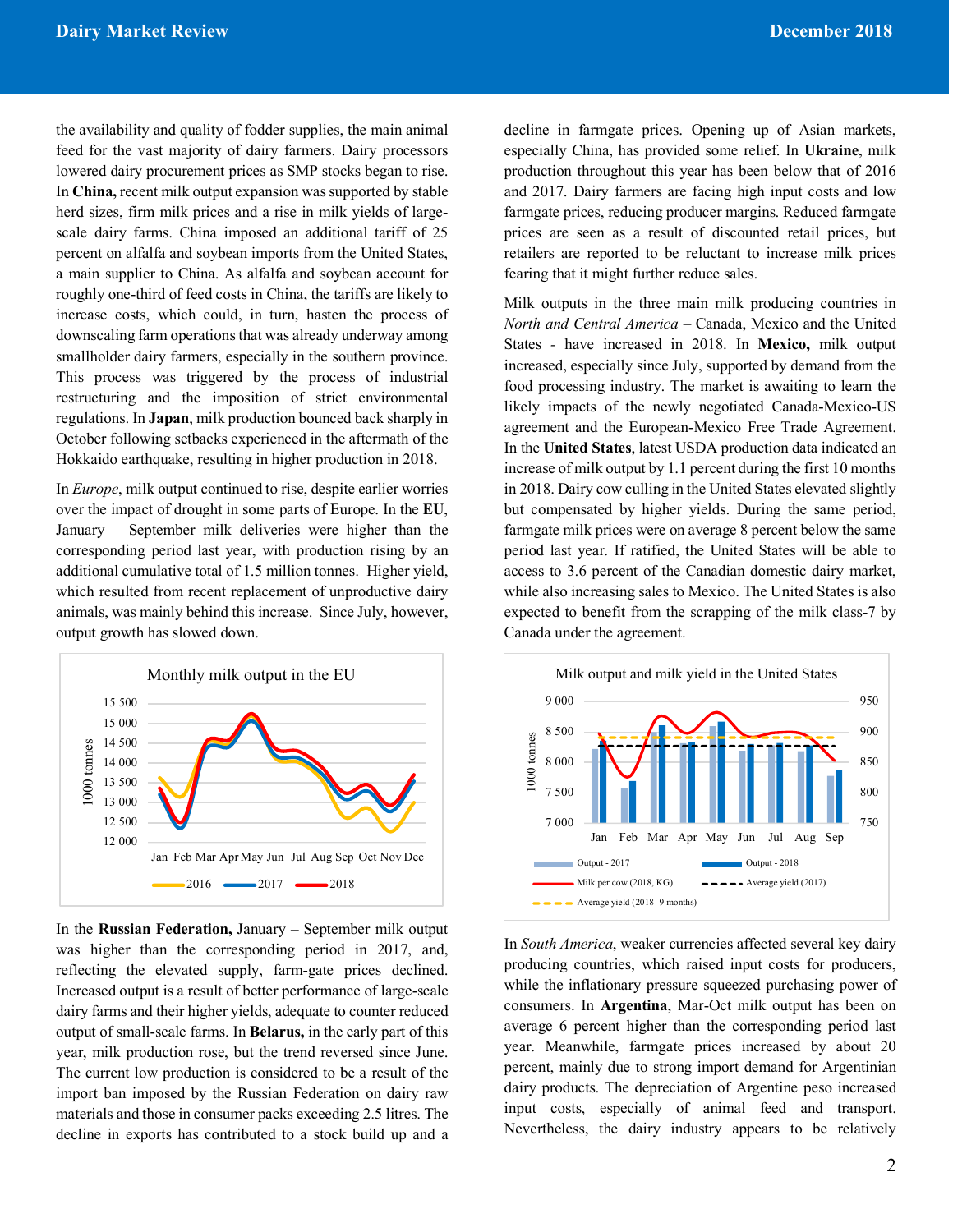unscathed so far thanks to greater production efficiency and industry consolidation. **Brazil** began importing more milk products, especially WMP and SMP, most likely due to a shortfall in milk output.

In Oceania, milk output in the 2018/19 production cycle that began in June is on the rise, primarily driven by improved output in New Zealand. In **New Zealand**, pasture conditions were positive at the beginning of the 2018/19 dairy cycle with mild temperatures and good soil moisture. Supported by the better production environment, milk output is expected to recover in the 2018/19 cycle that will continue till end of May next year. A larger herd and higher farm gate prices are expected to help the recovery. In **Australia**, milk output in the 2018/19 has so far been 4 percent lower than in the previous two years. While Australia received much expected rainfall in October, especially eastern and western Australia, water deficiencies continued in other regions. The Australian weather bureau has predicted that the period till January 2019 will be drier and warmer, prompting concerns over possible rises in hay and water prices. Notwithstanding, a reduction in cow culling has been noted in recent months, suggesting improvement in farmer expectations.

In *Africa*, milk output expansions are anticipated in **Kenya**, **Algeria** and **Tunisia**, supported by favourable weather conditions and improved fodder availability. In some other dairy producing regions, dry conditions prevail (e.g., Somalia) while South Sudan continues to be affected by the ongoing conflict.

# **Dairy products**

The section below provides a brief review of trends in **production and trade** of four dairy commodities, butter, cheese, Skim Milk Powder (SMP) and Whole Milk Powder (WMP).

## **Butter**

## **Global supplies improved in recent months, aided by high production in some regions**

Butter production has increased in some major producing regions. It increased by 1.6 percent (Jan-Sep) in the EU and 2.7 percent (Jan-Oct) in the United States. In Oceania, the 2018/19 production season is well underway, and increased butter production is expected.

Global butter trade trends appeared to be mixed this year. Jan-Oct 2018 butter exports increased in New Zealand (+10.7 percent), the United States (2.4 percent), **Belarus** (+4.9 percent), but declined in the EU (-11 percent) and Australia (-3 percent).

During January to September, **China** has imported more butter from **New Zealand** (+31 percent) but declined from the **EU** (- 26 percent) and **Australia** (-3 percent). Several other countries have also reduced their imports including the **Russian Federation** (-31 percent), **Mexico** (-43 percent), **Iran** (-2.4 percent) and the **Philippines** (-3 percent).

## **Cheese**

#### **Trade picked up, but growth is contained**

In Europe, Jan-Sep cheese production was largely stable (+0.46 percent), reflecting reduced import demand from some of its main trading partners. For example, EU cheese exports to the **United States** declined by 6 percent and to **Saudi Arabia** by 16 percent. These declines were partially compensated by higher imports by **Japan** (+14.8 percent) and the **Republic of Korea** (+2.3 percent). In the **United States**, Jan–Oct cheese production was 2.5 percent higher than the corresponding period last year, contributing to stock build up among commercial establishments. But, stocks declined somewhat in September, supported by strong imports from **Mexico**, **Republic of Korea** and **Japan**. US cheese imports picked up in September and October, following the usual patterns of rising imports targeting the holiday season. In Oceania, **New Zealand's** cheese production in the 2018/19 season is underway, and production is anticipated to rise.

Jan–Oct cheese imports increased in a number of countries including **Japan** (+6.6 percent), the **Russian Federation** (+11.8 percent), **Mexico** (+0.66 percent Jan – Sep), but declined in the **United States** (-4.5 percent), **Australia** (-13.8 percent) and **El Salvador** (-19.6 percent). While recent import figures are not available on **China**, data gathered from its trading partners indicate a decline.

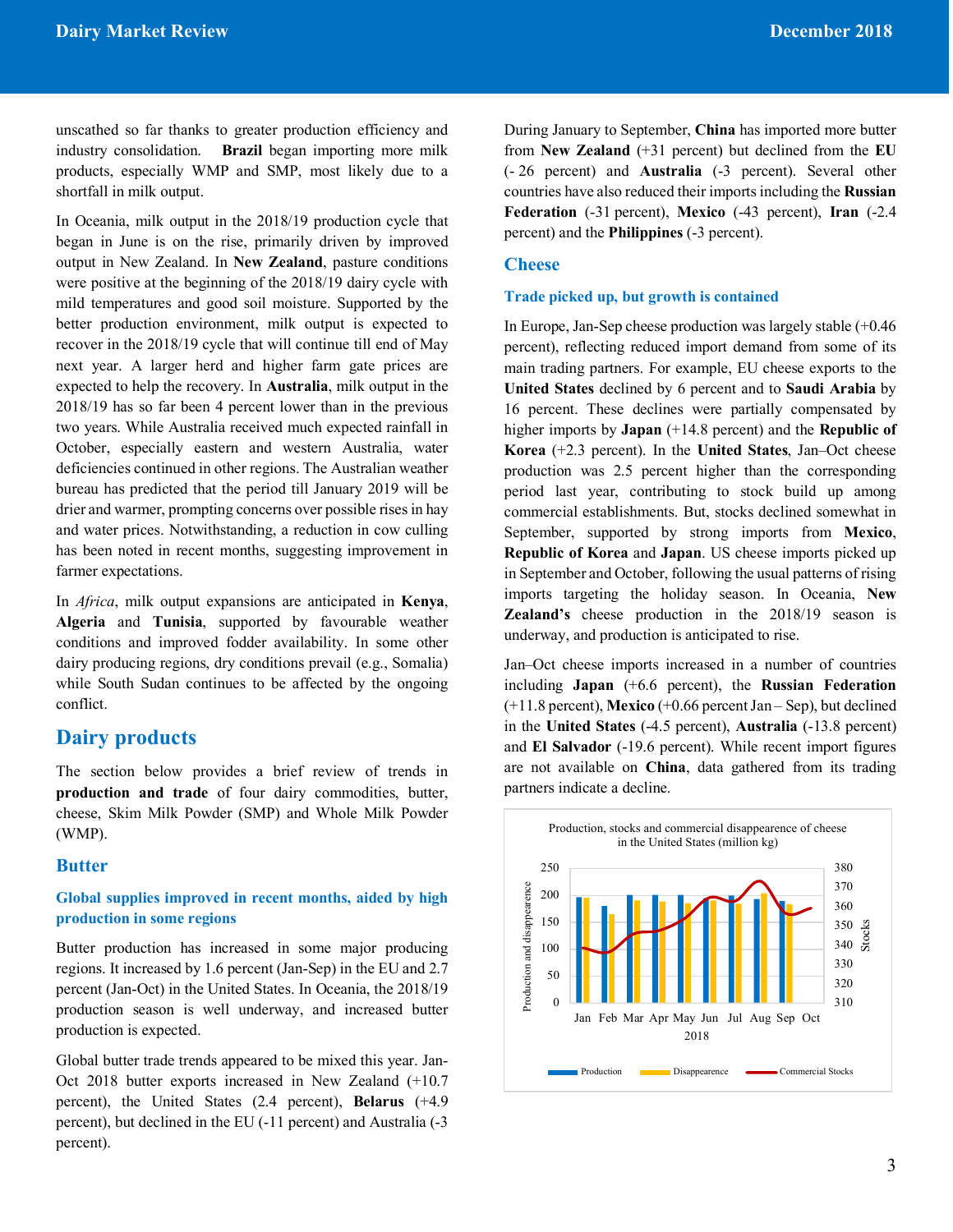## **Skim Milk Powder**

### **Trade expanded on competitive prices**

SMP production activities generally progressed this year along the lines expected earlier. In the **EU**, as per Eurostat, Jan–Sep production declined by 1.5 percent compared with the same period last year. Exports have increased by 1 percent, boosted by import orders from Algeria and China, among others. Competitive prices and strong demand are seen as key factors for the current export expansion. Adhering to the decision taken by the EU to abandon its obligatory purchasing requirement when export prices fall below the intervention price, the EU did not purchase SMP into the stock even when prices fell below the intervention price. EU SMP prices averaged USD 1 770, compared with the intervention price of over USD 2 000 (Euro 1 698). In the meantime, the EU has been able to bring down the stock to 252 573 tonnes by end of November, a third of the level in January 2018.

In the **United States**, Jan-Oct SMP production increased by 6 percent. Production expansion and high stocks, along with active demand from major buyers (Mexico, the Philippines, Indonesia, Malaysia, Pakistan and Viet Nam), SMP exports have increased by 25 percent. However, exports to China -the third largest export destination in 2017- have declined by 34 percent.

Contrary to the forecast made in October, **Canada's** SMP exports have declined by 6 percent in the first 10 months, mainly owing to significant drops in exports to Mexico, Bangladesh and Chile. SMP export potential may suffer further, if the ingredient class-7 is to be scrapped under the new Canada-Mexico-US trade agreement.

Jan-Oct SMP exports by **New Zealand** were 13.4 percent lower than the same period last year, mainly reflecting weak milk output in the 2017/18 production cycle. In recent months, SMP production has increased in line with the availability of more milk, and if the trend continues, New Zealand's SMP exports could recover. In contrast, **Australia** may produce less SMP, as milk supplies in the 2018/19 cycle are expected to be below last year.

In South America, SMP production has received less priority, and limited to meeting contractual obligations, while current requirements are being met by the existing SMP stocks. Jan-Oct SMP imports by **Brazil** declined by 10 percent compared to the same period last year, with significant drop in orders from the United States and Uruguay.

Much of global trade in SMP this year has been fuelled by higher imports by **Mexico**, **Algeria** and the **Philippines**. During the same period, **China** has reduced its imports by 28 percent from the United States and New Zealand (-18 percent) but has imported more from the EU (+9.4 percent). SMP imports by the **Russian Federation** have declined by 53 percent, with reductions noted from all key suppliers (Belarus, Turkey, Iran, Switzerland and Argentina), except New Zealand that has reported a rise  $(+ 6$  percent).

## **Whole Milk Powder**

## **Ample supplies and competitive prices help New Zealand to expand exports**

In the **EU,** Jan–Sep WMP production declined by 2.3 percent. In **New Zealand**, with more milk available in the 2018/19 cycle, WMP production is expected to increase. As shown above, with the widening of prices between the EU and Oceania, New Zealand WMP prices have become highly competitive, providing it with an advantage for expanding its market outreach.

Asia continued to lead WMP imports, followed by Africa. From January to September, WMP imports also increased in **Sri Lanka** (+5 percent), **Thailand** (+12 percent) and **Malaysia** (+24 percent), but declined in **Brazil** (-31 percent), **Singapore** (-13.8 percent) and the **Russian Federation** (-65 percent). In contrast, **Chinese** WMP imports appear to have declined so far this year. Data monitored from Chinese trading partners reveal that WMP imports by China have declined by 10.8 percent, the country supplied over 90 percent of its imports in 2017. Compensating this decline partially, however, imports from Australia and the EU increased.

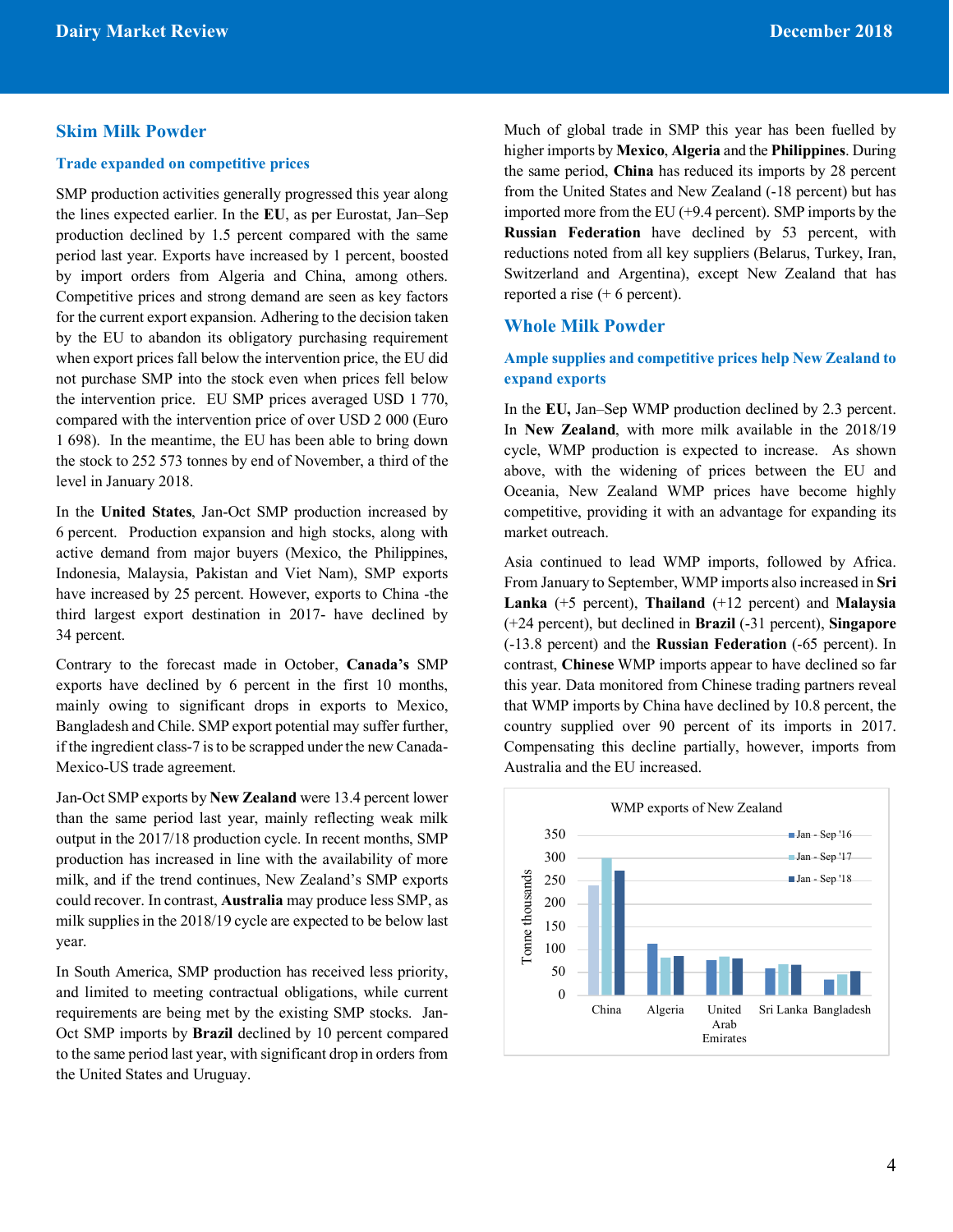# **Statistical Appendix**

# **FAO Dairy Price Index**

|                                    | International prices (USD per tonne) |                       |                                |                                 | <b>FAO Dairy Price</b>            |
|------------------------------------|--------------------------------------|-----------------------|--------------------------------|---------------------------------|-----------------------------------|
| <b>Period</b>                      | Butter $(1)$                         | Cheddar<br>cheese (2) | <b>Skim Milk</b><br>Powder (3) | <b>Whole Milk</b><br>Powder (4) | Index (5) (2000 -<br>$2004 = 100$ |
| <b>Annual (January - December)</b> |                                      |                       |                                |                                 |                                   |
| 2010                               | 4270                                 | 4010                  | 3081                           | 3514                            | 207                               |
| 2011                               | 4876                                 | 4310                  | 3556                           | 4018                            | 229                               |
| 2012                               | 3547                                 | 3821                  | 3119                           | 3358                            | 194                               |
| 2013                               | 4484                                 | 4402                  | 4293                           | 4745                            | 243                               |
| 2014                               | 4010                                 | 4456                  | 3647                           | 3868                            | 224                               |
| 2015                               | 3212                                 | 3340                  | 2113                           | 2509                            | 160                               |
| 2016                               | 3350                                 | 3094                  | 1983                           | 2457                            | 154                               |
| 2017                               | 5573                                 | 3848                  | 2025                           | 3179                            | 202                               |
| 2018 (monthly)                     |                                      |                       |                                |                                 |                                   |
| January                            | 4843                                 | 3413                  | 1740                           | 2977                            | 180                               |
| February                           | 5129                                 | 3644                  | 1864                           | 3127                            | 191                               |
| March                              | 5588                                 | 3700                  | 1784                           | 3228                            | 197                               |
| April                              | 5961                                 | 3788                  | 1813                           | 3301                            | 204                               |
| May                                | 6245                                 | 4094                  | 1941                           | 3289                            | 215                               |
| June                               | 6271                                 | 3981                  | 2018                           | 3290                            | 213                               |
| July                               | 5777                                 | 3700                  | 1949                           | 3130                            | 199                               |
| August                             | 5463                                 | 3713                  | 1937                           | 3102                            | 196                               |
| September                          | 5156                                 | 3619                  | 2023                           | 3048                            | 191                               |
| October                            | 4702                                 | 3513                  | 1935                           | 2910                            | 182                               |
| November                           | 4507                                 | 3375                  | 1960                           | 2834                            | 176                               |

Notes:

(1) Butter: 82 percent butterfat, FOB Oceania and EU indicative average trading price

(2) Cheddar cheese: 39 percent maximum moisture, FOB Oceania indicative trading price

(3) Skim Milk Powder: 1.25 percent butterfat, FOB Oceania and EU average indicative trading prices

(4) Whole Milk Powder: 26 percent butterfat, FOB Oceania and EU indicative trading prices

(5) FAO Dairy Price Index represents the trade-weighted average of international prices of the four dairy products shown above

Source: FAO for indices and the Dairy Market News of USDA for international dairy price quotations